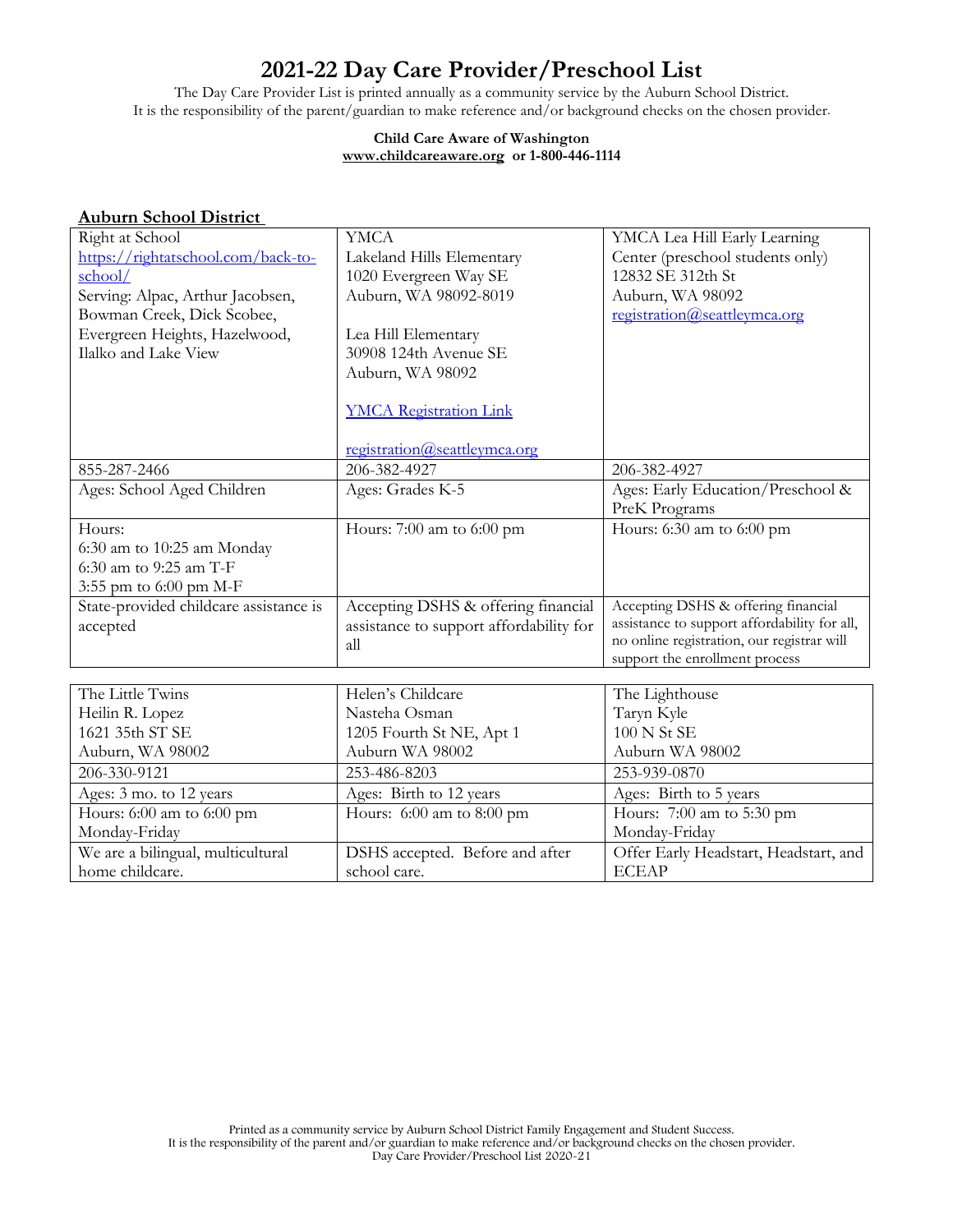#### **Auburn School District continued**

| Rise and Shine Day Care              | Little Angel Childcare             | Tammy's Tiny Tots Preschool &         |
|--------------------------------------|------------------------------------|---------------------------------------|
| Niccole & Tim Lyons                  | Karey Benavides                    | Daycare                               |
| 105 Eastgate Ave N                   | 318 Butte Ave                      | Tammy Johnson                         |
| Pacific WA 98047                     | Pacific WA 98047                   | 708 8th St NE                         |
|                                      |                                    | Auburn, WA 98002                      |
| 253-929-8959                         | 253-333-6764 or 253-886-0621       | 253-204-5222                          |
| Ages: Birth to 12 years              | Ages: 1 to 12 years                | Ages: 0-13 years                      |
| Hours: 6:30 am to 6:30 pm            | Hours: $5:00$ am to $7:00$ pm      | Hours: 7:00am to 5:30pm               |
|                                      | Monday-Friday                      |                                       |
| Husband and wife operation, flexible | English/Spanish, DSHS accepted,    | Preschool offered, FDA approved       |
| open 7 days a week,                  | meals provided. Full or Part-time. | food program, transportation          |
| www.riseandshinedc.com               | www.littleangelchildcare.org       | to/from school for a small fee, field |
|                                      |                                    | trips                                 |

| Khalid & B Moussa-Davis Childcare    |
|--------------------------------------|
| Binta Moussa                         |
| 1104 L St. SE                        |
| Auburn, WA 98002                     |
| moussazouma1934@gmail.com            |
| 206-422-8743                         |
| Ages 2 to 13 years                   |
| Hours 6:00am to 6:00pm (flexible)    |
| Provides distance learning workspace |

#### **Alpac Elementary**

| Right at School                           | Across From School Day Care            | Bottles to Books Daycare Preschool |
|-------------------------------------------|----------------------------------------|------------------------------------|
| 310 Milwaukee Blvd N                      | Trina Cagampang                        | Dana/Chelle Rudisill               |
| Pacific, WA 98047                         | 307 Milwaukee Blvd N                   | $213 - 3$ <sup>rd</sup> Ave NW     |
| https://rightatschool.com/back-to-school/ | Pacific WA 98047                       | Pacific WA 98047                   |
| 855-287-2466                              | 253-266-3272                           | 206-380-5173                       |
| Ages: School Aged Children                | Ages: 3 to 12 years                    | Ages: 2 to 12 years                |
| Hours:                                    | Hours: 4:30 am to 5:30 pm              | Hours: $6:30$ am to $5:30$ pm      |
| 6:30 am to 10:25 am Monday                |                                        |                                    |
| 6:30 am to 9:25 am T-F                    |                                        |                                    |
| 3:55 pm to 6:00 pm M-F                    |                                        |                                    |
| State-provided childcare assistance is    | DSHS accepted. Early Achievement       | DSHS welcome - serving Alpac &     |
| accepted.                                 | preschool. No PLC late start for       | Olympic Middle School - bus        |
|                                           | drop-in care, late start care for kids | transportation                     |
|                                           | enrolled full-time only.               |                                    |
|                                           |                                        |                                    |
| Hearts & Hugs Child Care                  | Little Angel Childcare                 | Little Stars Daycare               |
| Juanita Urlacher                          | Karey Benavides                        | Fowzia Sanura                      |
| $230 - 4$ <sup>th</sup> Ave SW            | 318 Butte Ave                          | $32604 - 46$ <sup>th</sup> Pl S    |
| Pacific WA 98047                          | Pacific WA 98047                       | Auburn WA 98001                    |
| 253-876-9299                              | 253-333-6764 or 253-886-0621           | 206-354-8436                       |
| Ages: Birth to 12 years                   | Ages: 1 to 12 years                    | Ages: Birth to 12 years            |
| Hours: 5:00 am to 6:00 pm                 | Hours: 5:00 am to 7:00 pm,             | Hours: 6:00 am to 11:30 pm M-S     |
|                                           | Monday-Friday                          |                                    |
|                                           | English/Spanish, DSHS accepted,        | DSHS accepted. Before and after    |
|                                           | meals provided. Full or Part-time.     | care. Transportation to Evergreen  |
|                                           | www.littleangelchildcare.org           | Heights and Washington             |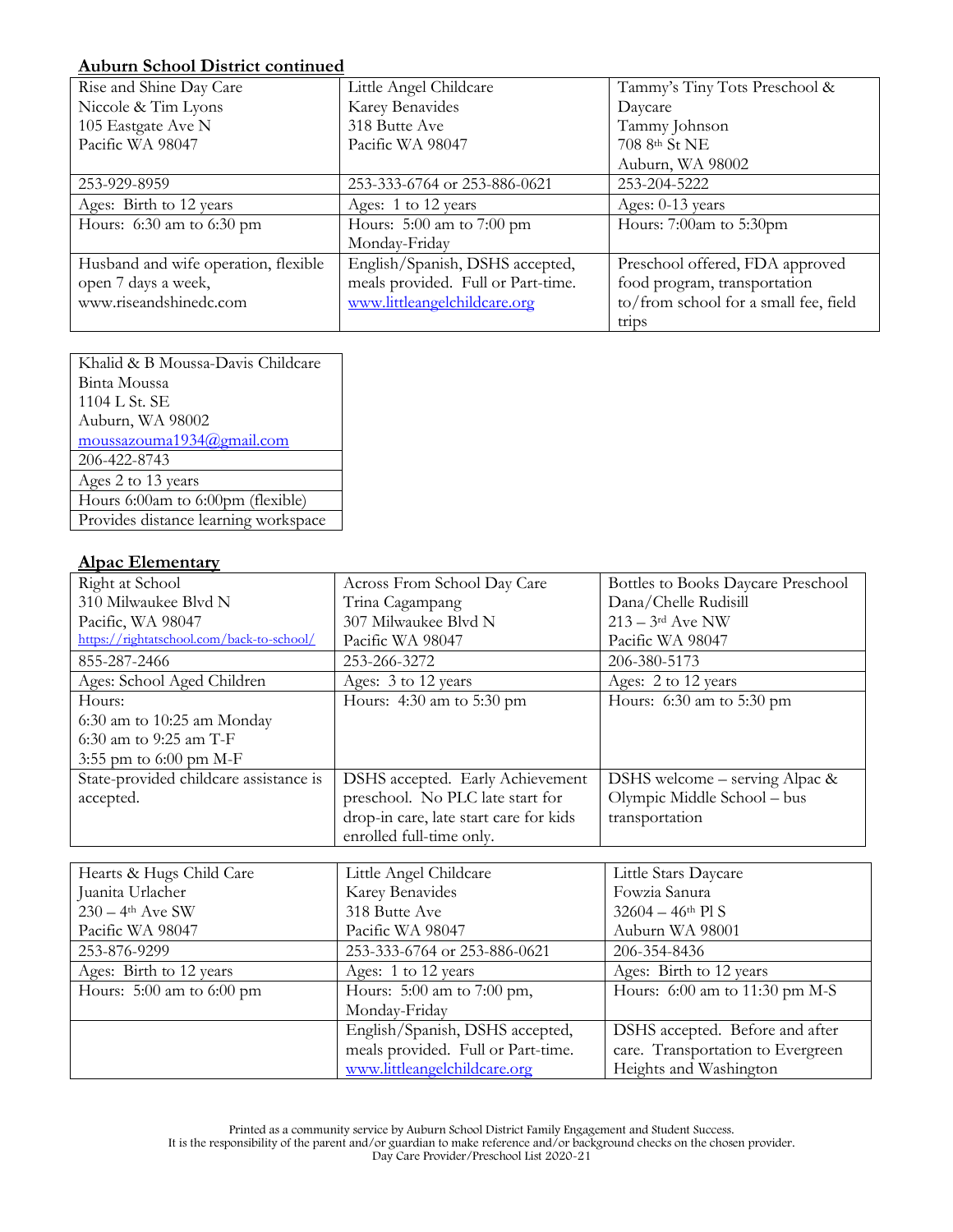## **Alpac Elementary continued**

| My Friend's House Child Care            | <b>Blessed Baby</b>                  | The Little Twins                       |
|-----------------------------------------|--------------------------------------|----------------------------------------|
| Caren Barnes                            | Abdul Sultani                        | Heilin R. Lopez                        |
| 216 Butte Ave                           | 445 Green Acres PL                   | 1621 35th ST SE                        |
| Pacific WA 98047                        | Algona, WA 98001                     | Auburn, WA 98002                       |
| 253-486-3295                            | 206-372-0728                         | 206-330-9121                           |
| http://www.myfriendshousechildcare.org/ |                                      |                                        |
| Ages: 2-9 years                         | Ages: Birth-13 years                 | Ages: 3 mo. to 12 years                |
| Hours: $6:00$ am to $5:30$ pm           | Hours: 5:00 am to 9:00 pm            | Hours: $6:00$ am to $6:00$ pm          |
|                                         |                                      | Monday-Friday                          |
| BA degree in Education-providing        | Blessed Baby is a bilingual and      | We are a bilingual, multicultural home |
| after school tutoring and a preschool   | multicultural daycare. We provide    | childcare.                             |
| program. Providing care for late start  | learning space for children and      |                                        |
| Monday's for school aged children.      | assistance with assignments. Accepts |                                        |
| Transportation for Ilalko Elementary    | all state subsidies.                 |                                        |
| only. A member of Early Achievers       | https://blessed-baby-                |                                        |
| and accepts DCYF (DSHS).                | childcare.ueniweb.com/               |                                        |

| Lil' Farm Preschool                 |
|-------------------------------------|
| Sheila Llapitan                     |
| 235 5th Ave SW                      |
| Pacific WA 98047                    |
| 253-579-8140                        |
| Ages 3-5 yrs.                       |
| 9:00 am to 12:30 pm/M-TH            |
| Learn through play, kindergarten    |
| readiness, huge garden, greenhouse, |
| pumpkin patch, planting, scavenger  |
| hunts & crafts.                     |

#### **Arthur Jacobsen Elementary**

| Right at School                           | Cindy's Day Care, Preschool         | Quality Family Child Care      |
|-------------------------------------------|-------------------------------------|--------------------------------|
| 29205 132 <sup>nd</sup> Ave SE            | Cindy Cameron                       | Nadia Bukur                    |
| Auburn, WA 98092                          | 11846 SE 321st Pl                   | 11303-296th St SE              |
| https://rightatschool.com/back-to-school/ | Auburn WA 98092                     | Auburn WA 98092                |
| 855-287-2466                              | 253-939-7137                        | 206-643-9745                   |
|                                           |                                     |                                |
|                                           |                                     |                                |
| Ages: School Aged Children                | Ages: Birth to 12 years             | Ages: Birth to 12 years        |
| Hours:                                    | Hours: $7:00$ am to $5:00$ pm       | Hours: 24 hours, 7 days a week |
| $6:30$ am to 10:25 am Monday              |                                     |                                |
| 6:30 am to 9:25 am T-F                    |                                     |                                |
| 3:55 pm to $6:00$ pm M-F                  |                                     |                                |
| State-provided childcare assistance is    | Transportation provided to          | DSHS accepted. Transportation  |
| accepted                                  | Hazelwood, AJ, and Lea Hill. Late   | available.                     |
|                                           | start care available. Nutritionally |                                |
|                                           | based meals, MDC food program.      |                                |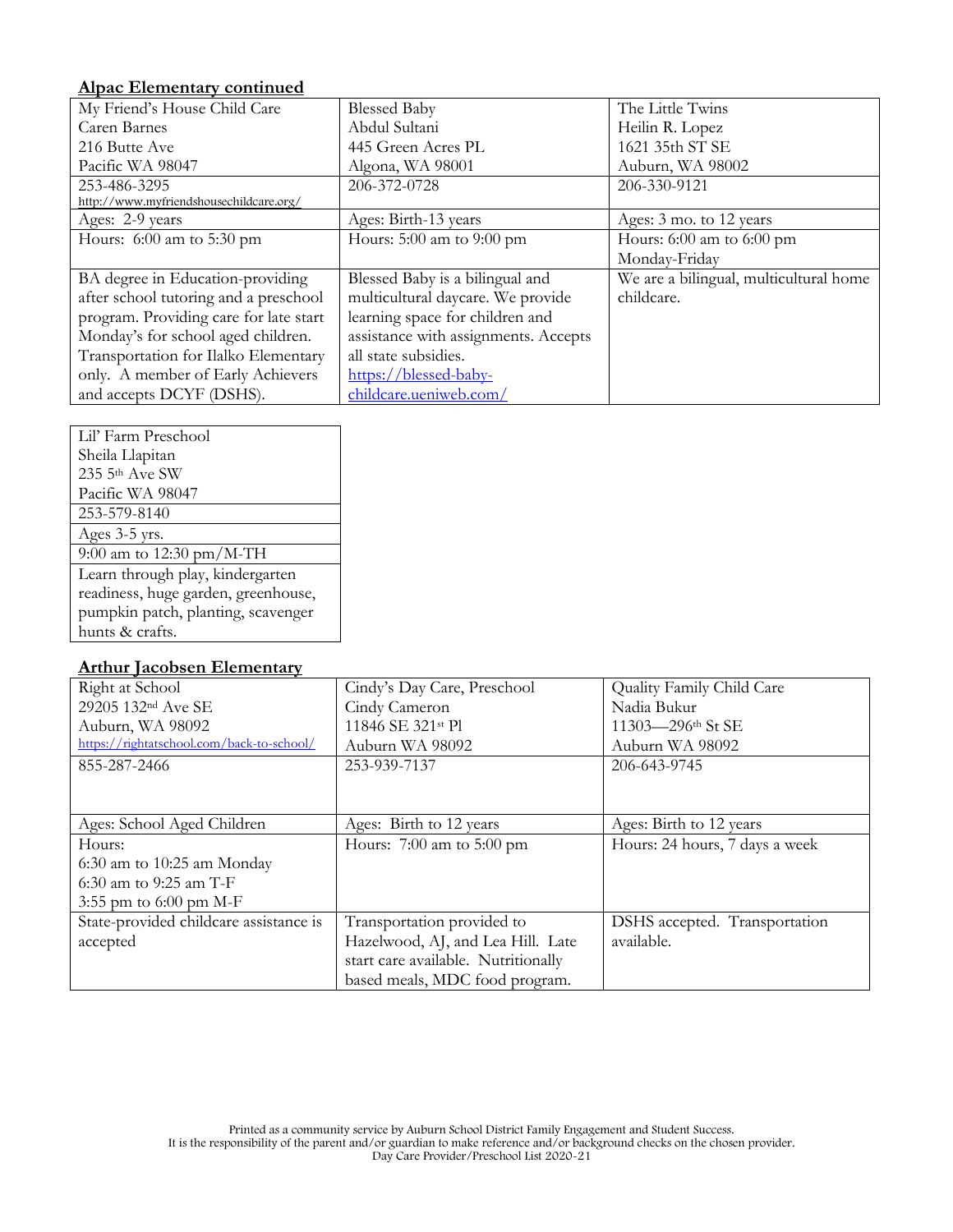#### **Arthur Jacobsen Elementary continued**

| Little Life                         | Shining Stars Day Care             |
|-------------------------------------|------------------------------------|
| Denise Hauley                       | Ruhafza Nadeem                     |
| 12967 SE 305th PL                   | $29723 - 129$ <sup>th</sup> Pl SE  |
| Auburn, WA 98092                    | Auburn WA 98092                    |
| 253-332-4415                        | 253-333-1146                       |
| Ages: All ages                      | Ages: Birth to 13 years            |
| Hours: 24 Hours                     | Hours: $6:00$ am to $6:00$ pm, M-F |
| DSHS accepted. Before & after       | DSHS accepted. Can transport to    |
| school care. Services AJ, Lea Hill, | Arthur Jacobsen, Hazelwood & Lea   |
| and Hazelwood.                      | Hill. Late start care available.   |
|                                     |                                    |

## **Bowman Creek**

| Right at School                           | Grandma's Garden                      | KidKare Childcare Center         |
|-------------------------------------------|---------------------------------------|----------------------------------|
| 5701 Kersey Way SE                        | Alex Kuusisto                         | Carol Livingston                 |
| Auburn, WA 98092                          | $836 - 21$ <sup>st</sup> St SE        | $832 - 21$ st SE                 |
| https://rightatschool.com/back-to-school/ | Auburn WA 98002                       | Auburn WA 98002                  |
| 855-287-2466                              | 253-833-8018                          | 253-939-4550                     |
| Ages: School Aged Children                | Ages: 6 weeks to 12 years             | Ages: 1 to 13 years              |
| Hours:                                    | Hours: $6:45$ am to $6:00$ pm         | Hours: $5:00$ am to 6:45 pm      |
| $6:30$ am to 9:45 am Monday               |                                       |                                  |
| 6:30 am to 8:45 am $T-F$                  |                                       |                                  |
| 3:15 pm to $6:00$ pm M-F                  |                                       |                                  |
| State-provided childcare assistance is    | Serving, Bowman Creek, Chinook,       | Serving Bowman Creek, Chinook,   |
| accepted                                  | Gildo Rey, Pioneer, Terminal Park.    | Gildo Rey, Pioneer, and Terminal |
|                                           | Transportation to and from school.    | Park                             |
|                                           | DSHS is accepted. Serving late start. |                                  |

| The Little Twins                       |
|----------------------------------------|
| Heilin R. Lopez                        |
| 1621 35th ST SE                        |
| Auburn, WA 98002                       |
| 206-330-9121                           |
| Ages: 3 mo. to 12 years                |
| Hours: 6:00 am to 6:00 pm              |
| Monday-Friday                          |
| We are a bilingual, multicultural home |
| childcare.                             |

## **Chinook Elementary**

| Grandma's Garden                      | KidKare Childcare Center             | Little Steps Discovery Zone     |
|---------------------------------------|--------------------------------------|---------------------------------|
| Alex Kuusisto                         | Carol Livingston                     | Carli Meek/Alexis Wynne         |
| $836 - 21$ <sup>st</sup> St SE        | $832 - 21$ <sup>st</sup> SE          | $3311 - 21$ st St SE            |
| Auburn WA 98002                       | Auburn WA 98002                      | Auburn WA 98092                 |
| 253-833-8018                          | 253-939-4550                         | 253-653-4514                    |
| Ages: 6 weeks to 12 years             | Ages: 1 to 13 years                  | Ages: Infant to 12 years        |
| Hours: $6:45$ am to $6:00$ pm         | Hours: 5:00 am to 6:30 pm            | Hours: $7:00$ am to $5:30$ pm   |
| Serving, Bowman Creek, Chinook,       | Serving Chinook, Gildo Rey, Pioneer, | Transport to Chinook & Terminal |
| Gildo Rey, Pioneer, Terminal Park.    | and Terminal Park                    | Park. No Distance Learning      |
| Transportation to and from school.    |                                      | workspace.                      |
| DSHS is accepted. Serving late start. |                                      |                                 |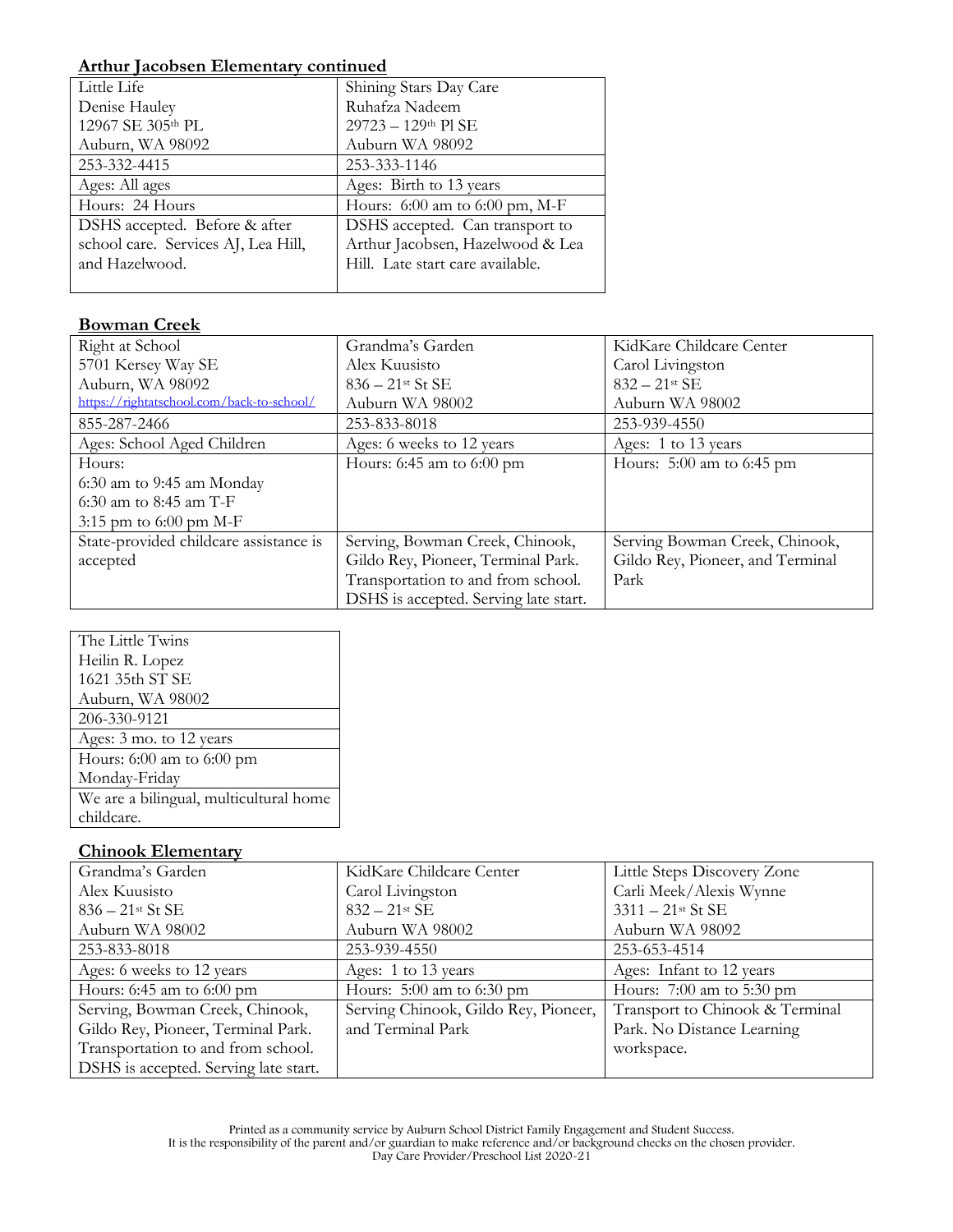#### **Chinook Elementary continued**

| Robin's Nest Daycare                 | The Little Twins                  |
|--------------------------------------|-----------------------------------|
| Robin McClincy                       | Heilin R. Lopez                   |
| 3630 Scenic Dr. SE                   | 1621 35th ST SE                   |
| Auburn, WA 98092                     | Auburn, WA 98002                  |
| 253-334-2370                         | 206-330-9121                      |
| Ages: Birth to 12 years              | Ages: 3 mo. to 12 years           |
| Hours: $7:00$ am to $5$ pm           | Hours: $6:00$ am to $6:00$ pm     |
| Monday-Friday                        | Monday-Friday                     |
| Provide non-motorized                | We are a bilingual, multicultural |
| transportation (walking path) to and | home childcare.                   |
| from Chinook Elementary.             |                                   |

#### **Dick Scobee Elementary**

| Right at School                           | Helen's Childcare               | Auburn Kindercare             |
|-------------------------------------------|---------------------------------|-------------------------------|
| 1031 14th St NE                           | Nasteha Osman                   | Jennifer Brannon              |
| Auburn, WA 98002                          | 1205 Fourth St NE, Apt 1        | 2916 Auburn Way N             |
| https://rightatschool.com/back-to-school/ | Auburn WA 98002                 | Auburn WA 98002               |
| 855-287-2466                              | 253-486-8203                    | 253-939-1833                  |
| Ages: School Aged Children                | Ages: Birth to 12 years         | Ages: 6 weeks to 12 years     |
| Hours:                                    | Hours: $6:00$ am to $8:00$ pm   | Hours: $6:00$ am to $6:00$ pm |
| $6:30$ am to 10:25 am Monday              |                                 |                               |
| $6:30$ am to 9:25 am T-F                  |                                 |                               |
| 3:55 pm to 6:00 pm M-F                    |                                 |                               |
| State-provided childcare assistance is    | DSHS accepted. Before and after | DSHS accepted.                |
| accepted                                  | school care.                    |                               |

| Rite Start                            | Green River Montessori           | Little Stars Daycare              |
|---------------------------------------|----------------------------------|-----------------------------------|
| Michele Keimig                        | Diana J. Holz                    | Fowzia Sanura                     |
| $1156 - 32$ <sup>nd</sup> St NE       | $922 - 12$ <sup>th</sup> St NE & | $32604 - 46$ <sup>th</sup> Pl S   |
| Auburn WA 98002                       | 1116 Harvey Road                 | Auburn WA 98001                   |
|                                       | Auburn WA 98002                  |                                   |
| 206-356-2906                          | 253-833-7010                     | 206-354-8436                      |
| Ages: 0-11 years                      | Ages: 3 mo. through school age   | Ages: Birth to 12 years           |
| Hours: $7:00$ am to 4:30 pm           | Hours: Main: 7:30 am to 4:30 pm  | Hours: $6:00$ am to 11:30 pm M-S  |
| Monday - Friday                       |                                  |                                   |
| Preschool activities and field trips. | Two locations – register at 1116 | DSHS accepted. Before and after   |
| Transportation to Dick Scobee and     | Harvey Road                      | care. Transportation to Evergreen |
| bus to Evergreen Heights.             |                                  | Heights and Washington            |
| Washington during distance learning.  |                                  |                                   |
| Flexible in the morning. Please       |                                  |                                   |
| contact Rite Start for more           |                                  |                                   |
| information.                          |                                  |                                   |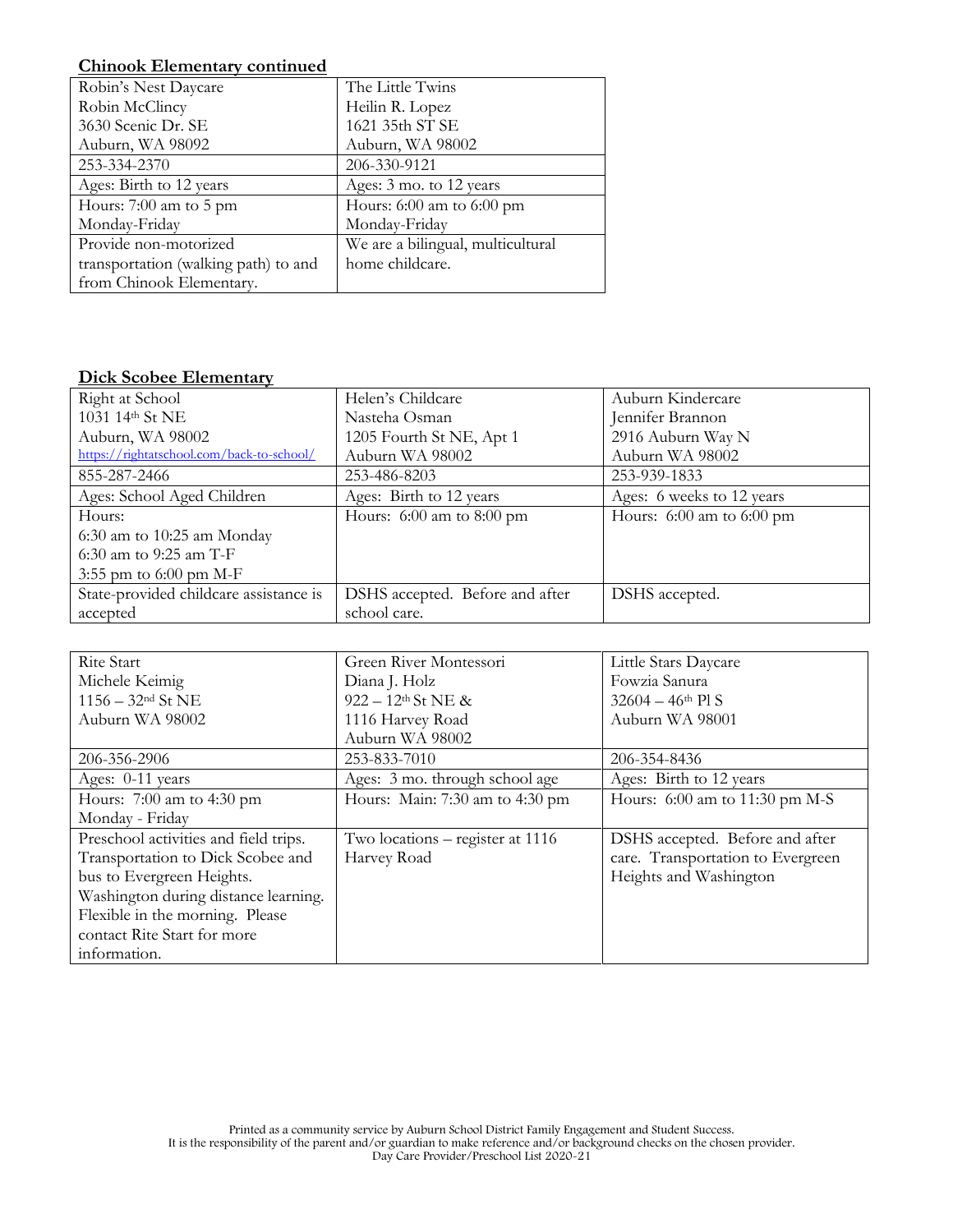# **Evergreen Heights Elementary**

| <u>Evergreen Heights Eichiehtary</u>      |                                       |                                   |
|-------------------------------------------|---------------------------------------|-----------------------------------|
| Right at School                           | Auburn Kindercare                     | Jodi's Day Care Service           |
| 5602 South 316th                          | Jennifer Brannon                      | Jodi Stocking                     |
| Auburn, WA 98001                          | 2916 Auburn Way N                     | 2302 T St NW                      |
| https://rightatschool.com/back-to-school/ | Auburn WA 98002                       | Auburn WA 98001                   |
| 855-287-2466                              | 253-939-1833                          | 253-297-5936                      |
| Ages: School Aged Children                | Ages: 6 weeks to 12 years             | Ages: School Aged                 |
| Hours:                                    | Hours: 6:00 am to 6:00 pm             | Hours: 6:30 am to 5:30 pm         |
| $6:30$ am to $10:25$ am Monday            |                                       |                                   |
| $6:30$ am to 9:25 am T-F                  |                                       |                                   |
| 3:55 pm to 6:00 pm M-F                    |                                       |                                   |
| State-provided childcare assistance is    | DSHS accepted.                        | DSHS accepted.                    |
| accepted                                  |                                       |                                   |
|                                           |                                       |                                   |
| Adventure Day Care                        | Rite Start                            | Little Stars Daycare              |
| Ms. Jung No Norton                        | Michele Keimig                        | Fowzia Sanura                     |
| 4244 S. 280th ST                          | $1156 - 32$ <sup>nd</sup> St NE       | $32604 - 46$ <sup>th</sup> Pl S   |
| Federal Way, WA 98001                     | Auburn WA 98002                       | Auburn WA 98001                   |
| 206-910-2704                              | 206-356-2906                          | 206-354-8436                      |
| Ages: Birth-12 years                      | Ages: 0-11 years                      | Ages: Birth to 12 years           |
| Hours: 7:00 am to 5:00 pm                 | Hours: 7:00 am to 4:30 pm             | Hours: 6:00 am to 11:30 pm M-S    |
|                                           | Monday - Friday                       |                                   |
| Transportation to Evergreen Heights.      | Preschool activities and field trips. | DSHS accepted. Before and after   |
|                                           | Transportation to Dick Scobee and     | care. Transportation to Evergreen |
|                                           | bus to Evergreen Heights.             | Heights and Washington            |
|                                           | Washington during distance learning.  |                                   |
|                                           | Flexible in the morning. Please       |                                   |
|                                           | contact Rite Start for more           |                                   |

## **Gildo Rey Elementary**

| KidKare Childcare Center         | Grandma's Garden                      | Little Angel Childcare             |
|----------------------------------|---------------------------------------|------------------------------------|
| Carol Livingston                 | Alex Kuusisto                         | Karey Benavides                    |
| $832 - 21$ <sup>st</sup> SE      | $836 - 21$ <sup>st</sup> St SE        | 318 Butte Ave                      |
| Auburn WA 98002                  | Auburn WA 98002                       | Pacific WA 98047                   |
| 253-939-4550                     | 253-833-8018                          | 253-333-6764 or 253-886-0621       |
| Ages: 1 to 13 years              | Ages: 6 weeks to 12 years             | Ages: 1 to 12 years                |
| Hours: 5:00 am to 6:30 pm        | Hours: 6:45 am to 6:00 pm             | Hours: $5:00$ am to $7:00$ pm      |
| Serving Bowman Creek, Chinook,   | Serving, Bowman Creek, Chinook,       | English/Spanish, DSHS accepted,    |
| Gildo Rey, Pioneer, and Terminal | Gildo Rey, Pioneer, Terminal Park.    | meals provided. Full or Part-time. |
| Park                             | Transportation to and from school.    | www.littleangelchildcare.org       |
|                                  | DSHS is accepted. Serving late start. |                                    |

information.

| Marta's Day Care                     | The Little Twins                  |
|--------------------------------------|-----------------------------------|
| Marta Rutherford                     | Heilin R. Lopez                   |
| $846 - 21$ <sup>st</sup> St SE       | 1621 35th ST SE                   |
| Auburn WA 98002                      | Auburn, WA 98002                  |
| 253-939-7172                         | 206-330-9121                      |
| Ages: 6 years and up                 | Ages: 3 mo. to 12 years           |
| Hours: $6:30$ am to $5:30$ pm        | Hours: $6:00$ am to $6:00$ pm     |
|                                      | Monday-Friday                     |
| Transportation to Pioneer & Gildo    | We are a bilingual, multicultural |
| Rey. Before and after school,        | home childcare.                   |
| full/part time, meals, DSHS accepted |                                   |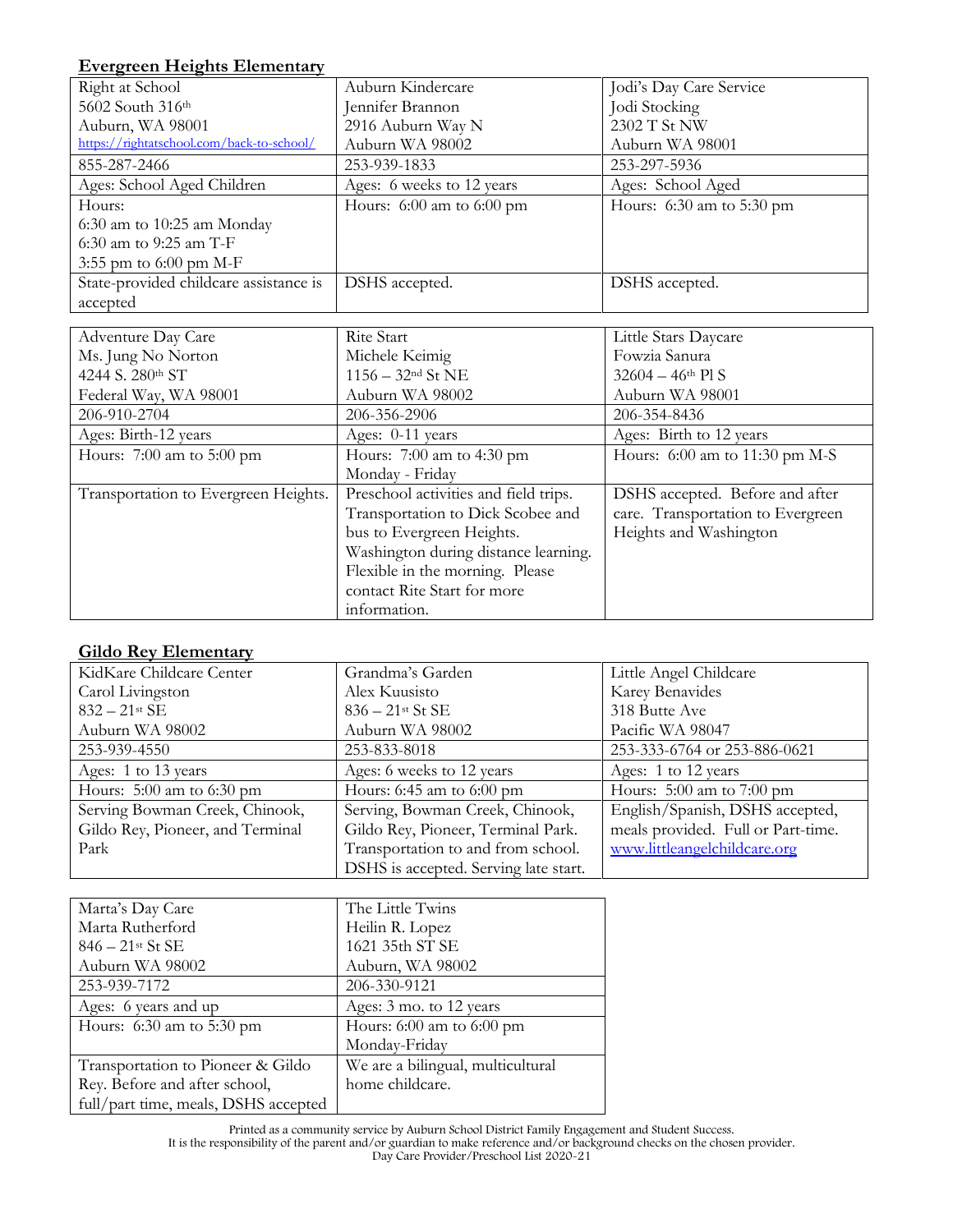#### **Hazelwood Elementary**

| Right at School                           | Auburn Kindercare             | The Zoo Daycare               |
|-------------------------------------------|-------------------------------|-------------------------------|
| 11815 SE 304th St                         | Jennifer Brannon              | Melani Hunt                   |
| Auburn, WA 98092                          | 2916 Auburn Way N             | 11809 SE 312th ST             |
| https://rightatschool.com/back-to-school/ | Auburn WA 98002               | Auburn WA 98092               |
| 855-287-2466                              | 253-939-1833                  | 253-332-5691                  |
| Ages: School Aged Children                | Ages: 6 weeks to 12 years     | Ages: Birth to 12 years       |
| Hours:                                    | Hours: $6:00$ am to $6:00$ pm | Hours: $7:15$ am to $5:30$ pm |
| $6:30$ am to 9:45 am Monday               |                               |                               |
| 6:30 am to 8:45 am $T-F$                  |                               |                               |
| 3:15 pm to $6:00$ pm M-F                  |                               |                               |
| State-provided childcare assistance is    | DSHS accepted.                | Transportation to Busy Bee    |
| accepted                                  |                               | Preschool.                    |

| Quality Family Child Care      | Cindy's Day Care, Preschool         | Little Life                         |
|--------------------------------|-------------------------------------|-------------------------------------|
| Nadia Bukur                    | Cindy Cameron                       | Denise Hauley                       |
| 11303-296th St SE              | 11846 SE 321st Pl                   | 12967 SE 305th PL                   |
| Auburn WA 98092                | Auburn WA 98092                     | Auburn, WA 98092                    |
| 206-643-9745                   | 253-939-7137                        | 253-332-4415                        |
| Ages: Birth to 12 years        | Ages: Birth to 12 years             | Ages: All ages                      |
| Hours: 24 hours, 7 days a week | Hours: $7:00$ am to $5:00$ pm       | Hours: 24 Hours                     |
| DSHS accepted. Transportation  | Transportation provided to          | DSHS accepted. Before & after       |
| available.                     | Hazelwood, AJ & Lea Hill. Late      | school care. Services AJ, Lea Hill, |
|                                | start care available. Nutritionally | and Hazelwood.                      |
|                                | based meals, MDC food program.      |                                     |

| Shining Stars Day Care           |
|----------------------------------|
| Ruhafza Nadeem                   |
| 29723 - 129th Pl SE              |
| Auburn WA 98092                  |
| 253-333-1146                     |
| Ages: Birth to 13 years          |
| Hours: 5:00 am to 6:00 pm, M-F   |
| DSHS accepted. Can transport to  |
| Arthur Jacobsen, Hazelwood & Lea |
| Hill. Late start care available. |
|                                  |

## **Ilalko Elementary**

| Right at School                           | Rise and Shine Day Care               | My Friend's House Child Care                                                                               |
|-------------------------------------------|---------------------------------------|------------------------------------------------------------------------------------------------------------|
| 301 Oravetz PL SE                         | Niccole & Tim Lyons                   | Caren Barnes                                                                                               |
| Auburn, WA 98092                          | 105 Eastgate Ave N                    | 216 Butte Ave                                                                                              |
| https://rightatschool.com/back-to-school/ | Pacific WA 98047                      | Pacific WA 98047                                                                                           |
| 855-287-2466                              | 253-929-8959                          | 253-486-3295                                                                                               |
|                                           |                                       | http://www.myfriendshousechildcare.org/                                                                    |
| Ages: School Aged Children                | Ages: Birth to 12 years               | Ages: 2-8 years                                                                                            |
| Hours:                                    | Hours: 6:30 am to 6:30 pm, 7 days a   | Hours: $7:30$ am to $5:00$ pm                                                                              |
| $6:30$ am to 9:45 am Monday               | week                                  |                                                                                                            |
| 6:30 am to 8:45 am T-F                    |                                       |                                                                                                            |
| 3:15 pm to $6:00$ pm M-F                  |                                       |                                                                                                            |
| State-provided childcare assistance is    | Husband and wife operation, flexible, | BA degree in Education-providing after school                                                              |
| accepted                                  | open 7 days a week,                   | tutoring and preschool. Providing care for late start<br>Monday's for school aged children. Transportation |
|                                           | www.riseandshinedc.com.               | for Ilalko Elementary only. A member of Early                                                              |
|                                           | Transportation to Ilalko only.        | Achievers and accepts DCYF (DSHS).                                                                         |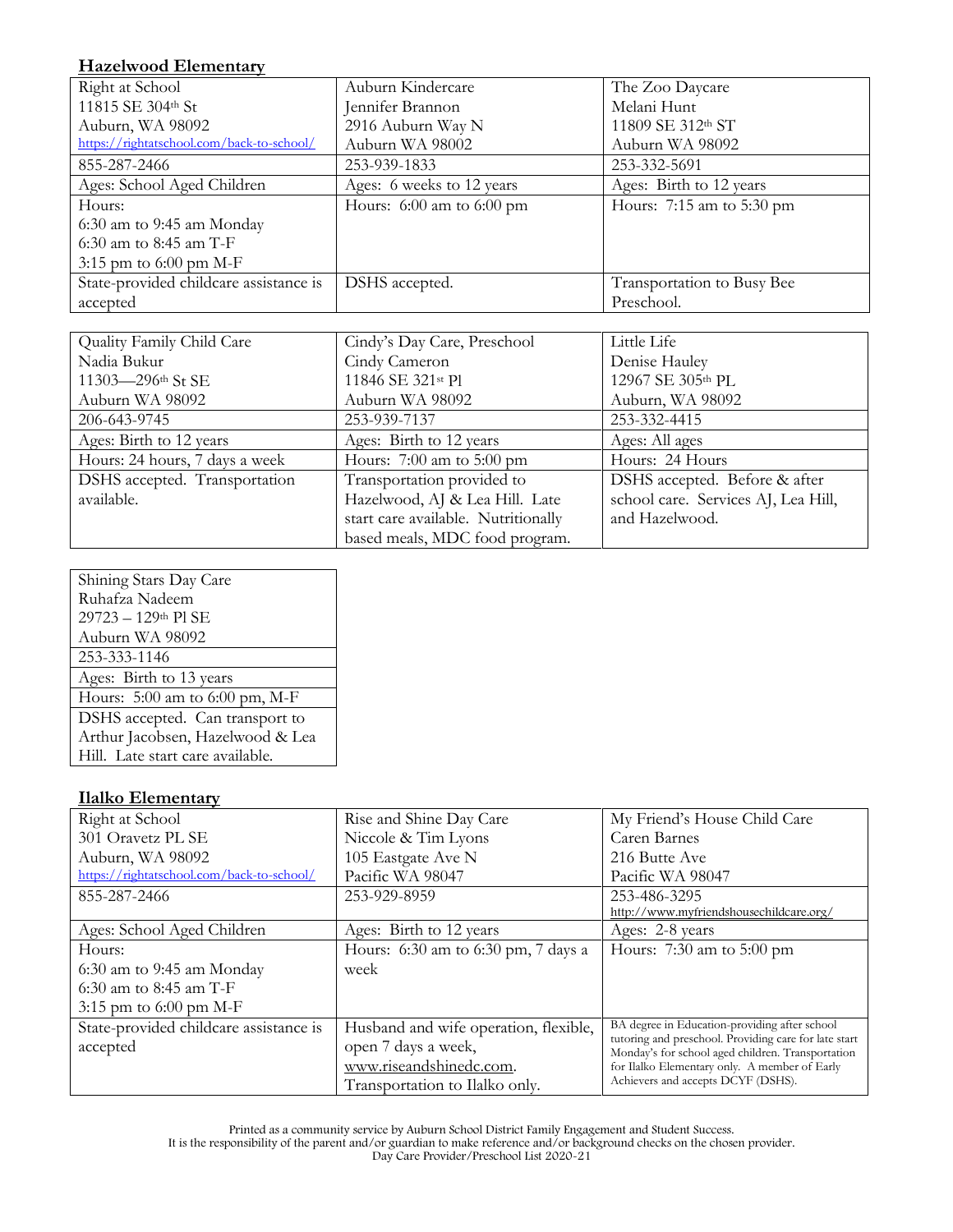#### **Ilalko Elementary continued**

| Molly's Daycare               | Little Angel Childcare             | <b>Blessed Baby</b>               |
|-------------------------------|------------------------------------|-----------------------------------|
| Molly Becklund                | Karey Benavides                    | Abdul Sultani                     |
| 133 Aspen Lane N              | 318 Butte Ave                      | 445 Green Acres PL                |
| Pacific WA 98047              | Pacific WA 98047                   | Algona, WA 98001                  |
| 253-735-5998                  | 253-333-6764 or 253-886-0621       | 206-372-0728                      |
| Ages: Birth to 12 years       | Ages: 1-12 years                   | Ages: Birth-13 years              |
| Hours: $6:00$ am to $5:00$ pm | Hours: $5:00$ am to $7:00$ pm      | Hours: $5:00$ am to $9:00$ pm     |
|                               | Monday - Friday                    |                                   |
| <b>DSHS</b>                   | English/Spanish, DCYE accepted,    | Blessed Baby is a bilingual and   |
|                               | meals provided. Full or Part-time. | multicultural daycare. We provide |
|                               | www.littleangelchildcare.org       | learning space for children and   |
|                               |                                    | assistance with all school        |
|                               |                                    | assignments. Accepts all state    |
|                               |                                    | subsidies.                        |
|                               |                                    | https://blessed-baby-             |
|                               |                                    | childcare.ueniweb.com/            |

| The Little Twins                  | Little Stars Daycare              |
|-----------------------------------|-----------------------------------|
| Heilin R. Lopez                   | Fowzia Sanura                     |
| 1621 35th ST SE                   | $32604 - 46$ <sup>th</sup> Pl S   |
| Auburn, WA 98002                  | Auburn WA 98001                   |
| 206-330-9121                      | 206-354-8436                      |
| Ages: 3 mo. to 12 years           | Ages: Birth to 12 years           |
| Hours: $6:00$ am to $6:00$ pm     | Hours: $6:00$ am to 11:30 pm M-S  |
| Monday-Friday                     |                                   |
| We are a bilingual, multicultural | DSHS accepted. Before and after   |
| home childcare.                   | care. Transportation to Evergreen |
|                                   | Heights and Washington            |

## **Lake View Elementary**

| Right at School                           | Little Angel Childcare             |
|-------------------------------------------|------------------------------------|
| 16401 SE 318th                            | Karey Benavides                    |
| Auburn, WA 98092                          | 318 Butte Ave                      |
| https://rightatschool.com/back-to-school/ | Pacific WA 98047                   |
| 855-287-2466                              | 253-333-6764 or 253-886-0621       |
| Ages: School Aged Children                | Ages: 1-12 years                   |
| Hours:                                    | Hours: $5:00$ am to $7:00$ pm      |
| $6:30$ am to 10:25 am Monday              |                                    |
| $6:30$ am to 9:25 am T-F                  |                                    |
| 3:55 pm to $6:00$ pm M-F                  |                                    |
| State-provided childcare assistance is    | English/Spanish, DSHS accepted,    |
| accepted                                  | meals provided. Full or Part-time. |
|                                           | www.littleangelchildcare.org       |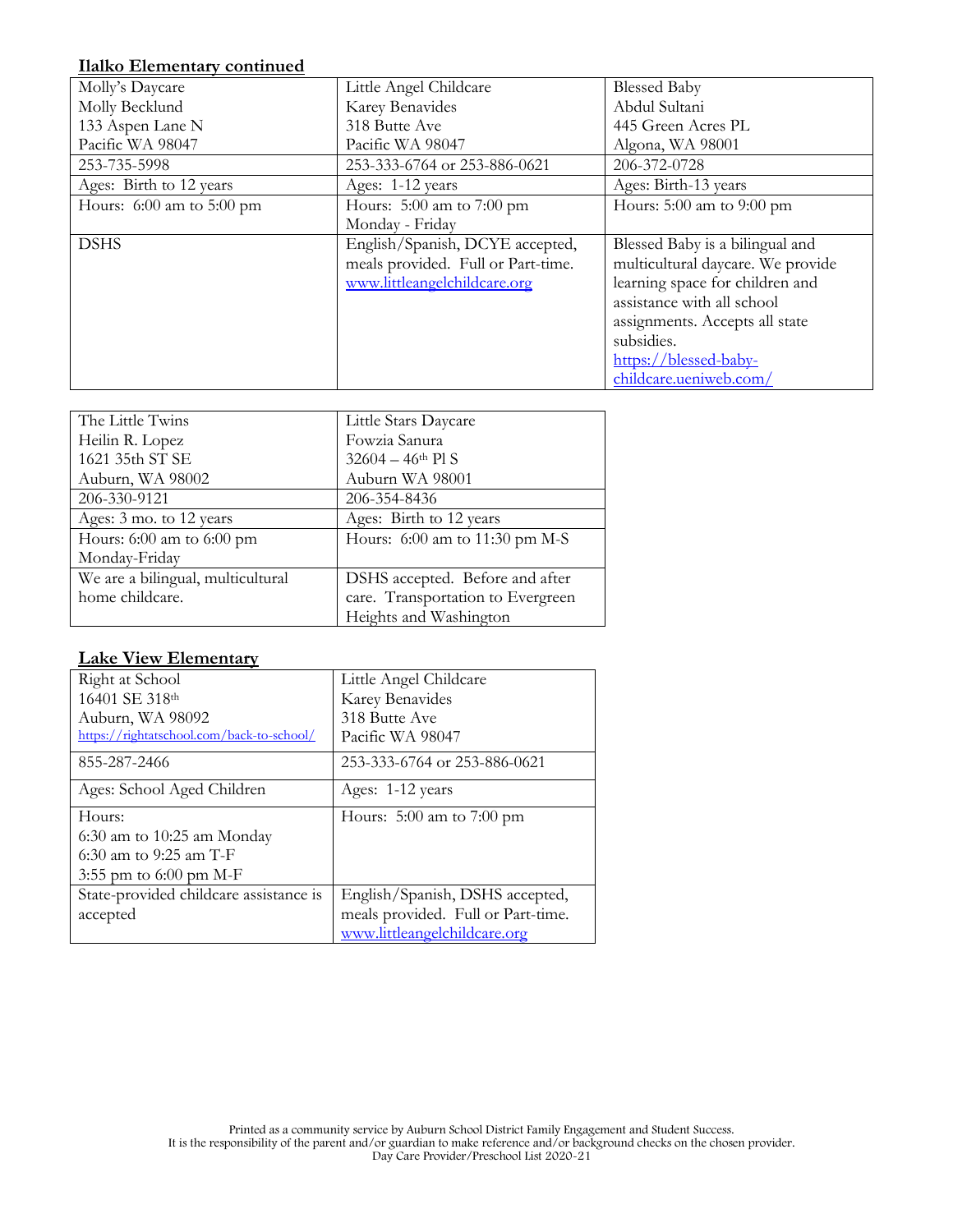# **Lakeland Hills Elementary**

| <b>YMCA</b>                             | Little Angel Childcare             | Little Stars Daycare              |
|-----------------------------------------|------------------------------------|-----------------------------------|
| 1020 Evergreen Way SE                   | Karey Benavides                    | Fowzia Sanura                     |
| Auburn, WA 98092-8019                   | 318 Butte Ave                      | $32604 - 46$ <sup>th</sup> Pl S   |
| <b>YMCA</b> Registration Link           | Pacific WA 98047                   | Auburn WA 98001                   |
| registration@seattleymca.org            |                                    |                                   |
| 206-382-4927                            | 253-333-6764 or 253-886-0621       | 206-354-8436                      |
| Ages: Grades K-5                        | Ages: 1 to 12 years                | Ages: Birth to 12 years           |
| Hours: $7:00$ am to $6:00$ pm           | Hours: 5:00 am to 7:00 pm,         | Hours: $6:00$ am to 11:30 pm M-S  |
|                                         | Monday-Friday                      |                                   |
| YMCA Lea Hill Early Learning            | English/Spanish, DSHS accepted,    | DSHS accepted. Before and after   |
| Center (preschool students only)        | meals provided. Full or Part-time. | care. Transportation to Evergreen |
| Accepting DSHS & offering financial     | www.littleangelchildcare.org       | Heights and Washington            |
| assistance to support affordability for |                                    |                                   |
| all                                     |                                    |                                   |

| Lil' Farm Preschool                 | Rise and Shine Day Care             | The Little Twins                  |
|-------------------------------------|-------------------------------------|-----------------------------------|
| Sheila Llapitan                     | Niccole & Tim Lyons                 | Heilin R. Lopez                   |
| 235 5th Ave SW                      | 105 Eastgate Ave N                  | 1621 35th ST SE                   |
| Pacific WA 98047                    | Pacific WA 98047                    | Auburn, WA 98002                  |
| 253-579-8140                        | 253-929-8959                        | 206-330-9121                      |
| Ages: $3-5$ yrs.                    | Ages: Birth to 12 years             | Ages: 3 mo. to 12 years           |
| Hours: 9:00 am to 12:30 pm/ M-TH    | Hours: $6:30$ am to $6:30$ pm       | Hours: $6:00$ am to $6:00$ pm     |
|                                     |                                     | Monday-Friday                     |
| Learn through play, kindergarten    | Husband & wife operation, flexible, | We are a bilingual, multicultural |
| readiness, huge garden, greenhouse, | open 7 days a week,                 | home childcare.                   |
| pumpkin patch, planting, scavenger  | www.riseandshinedc.com.             |                                   |
| hunts & crafts.                     | Transportation to Ilalko only.      |                                   |

#### **Lea Hill Elementary**

| YMCA                                | Cindy's Day Care, Preschool           | Shining Stars Day Care             |
|-------------------------------------|---------------------------------------|------------------------------------|
| 30908 124th Avenue SE               | Cindy Cameron                         | Ruhafza Nadeem                     |
| Auburn, WA 98092                    | 11846 SE 321st Pl                     | $29723 - 129$ <sup>th</sup> Pl SE  |
| <b>YMCA</b> Registration Link       | Auburn WA 98092                       | Auburn WA 98092                    |
| registration@seattleymca.org        |                                       |                                    |
| 206-382-4927                        | 253-939-7137                          | 253-333-1146                       |
| Ages: Grades K-5                    | Ages: Birth to 12 years               | Ages: Birth to 13 years            |
| Hours: $7:00$ am to $6:00$ pm       | Hours: $7:00$ am to $5:00$ pm         | Hours: $5:00$ am to $6:00$ pm, M-F |
| Accepting DSHS & offering financial | Transportation provided Hazelwood,    | DSHS accepted. Can transport to    |
| assistance to support affordability | AJ & Lea Hill. Late start care        | Arthur Jacobsen, Hazelwood & Lea   |
|                                     | available. Nutritionally based meals, | Hill. Late start care available.   |
|                                     | MDC food program.                     |                                    |

| The Zoo Daycare            | Little Angel Childcare             | Little Life                         |
|----------------------------|------------------------------------|-------------------------------------|
| Melani Hunt                | Karey Benavides                    | Denise Hauley                       |
| 11809 SE 312th ST          | 318 Butte Ave                      | 12967 SE 305th PL                   |
| Auburn WA 98092            | Pacific WA 98047                   | Auburn, WA 98092                    |
| 253-332-5691               | 253-333-6764 or 253-886-0621       | 253-332-4415                        |
| Ages: Birth to 12 years    | Ages: 1-12 years                   | Ages: All ages                      |
| Hours: 7:15 am to 5:30 pm  | Hours: $5:00$ am to $7:00$ pm M-F  | Hours: 24 Hours                     |
| Transportation to Busy Bee | English/Spanish, DSHS accepted,    | DSHS accepted. Before & after       |
| Preschool.                 | meals provided. Full or Part-time. | school care. Services AJ, Lea Hill, |
|                            | www.littleangelchildcare.org       | and Hazelwood.                      |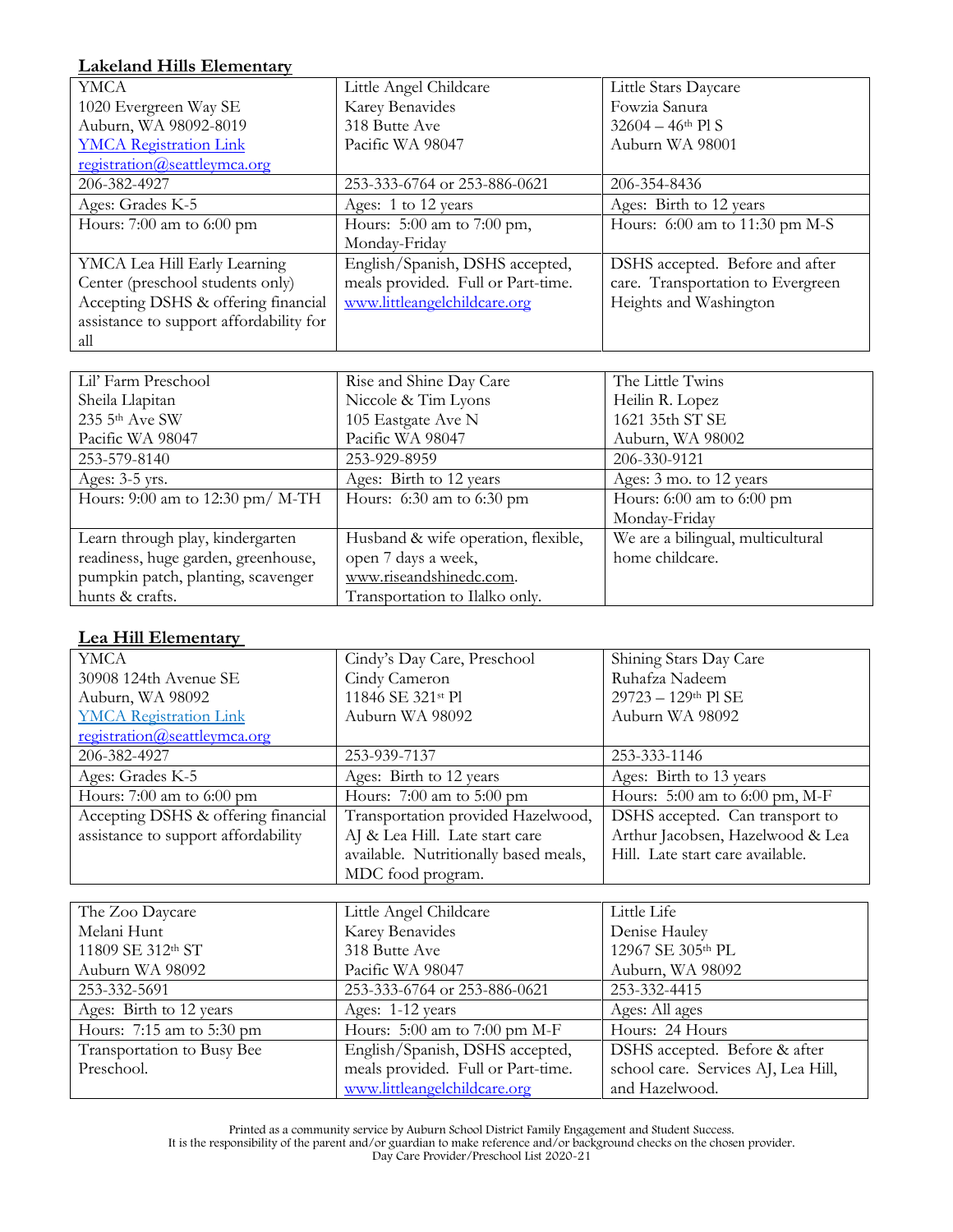# **Lea Hill Elementary continued**

| Quality Family Child Care      |
|--------------------------------|
| Nadia Bukur                    |
| 11303-296th St SE              |
| Auburn WA 98092                |
| 206-643-9745                   |
| Ages: Birth to 12 years        |
| Hours: 24 hours, 7 days a week |
| DSHS accepted. Transportation  |
| available.                     |

#### **Pioneer Elementary**

| KidKare Childcare Center           | Marta's Day Care                      | The Little Twins                  |
|------------------------------------|---------------------------------------|-----------------------------------|
| Carol Livingston                   | Marta Rutherford                      | Heilin R. Lopez                   |
| $832 - 21$ st SE                   | $846 - 21$ <sup>st</sup> St SE        | 1621 35th ST SE                   |
| Auburn WA 98002                    | Auburn WA 98002                       | Auburn, WA 98002                  |
| 253-939-4550                       | 253-939-7172                          | 206-330-9121                      |
| Ages: 1 to 13 years                | Ages: 6 years and up                  | Ages: 3 mo. to 12 years           |
| Hours: $5:00$ am to 6:30 pm        | Hours: $6:30$ am to $5:30$ pm         | Hours: $6:00$ am to $6:00$ pm     |
|                                    |                                       | Monday-Friday                     |
| Serving Bowman Creek, Chinook,     | Transportation to Pioneer & Gildo     | We are a bilingual, multicultural |
| Gildo Rey, Pioneer, Terminal Park, | Rey. Before & after school care, full | home childcare.                   |
|                                    | & part time care, meals provided,     |                                   |
|                                    | DSHS accepted                         |                                   |

| Grandma's Garden                      | Little Angel Childcare             |
|---------------------------------------|------------------------------------|
| Alex Kuusisto                         | Karey Benavides                    |
| $836 - 21st$ St SE                    | 318 Butte Ave                      |
| Auburn WA 98002                       | Pacific WA 98047                   |
|                                       |                                    |
| 253-833-8018                          | 253-333-6764 or 253-886-0621       |
| Ages: 6 weeks to 12 years             | Ages: 1-12 years                   |
| Hours: 6:45 am to 6:00 pm             | Hours: $5:00$ am to $7:00$ pm      |
|                                       | Monday - Friday                    |
| Serving, Bowman Creek, Chinook,       | English/Spanish, DSHS accepted,    |
| Gildo Rey, Pioneer, Terminal Park.    | meals provided. Full or Part-time. |
| Transportation to and from school.    | www.littleangelchildcare.org       |
| DSHS is accepted. Serving late start. |                                    |
|                                       |                                    |
|                                       |                                    |

#### **Terminal Park Elementary**

| 1 Chinima 1 Min Enchichten            |                                   |                                   |
|---------------------------------------|-----------------------------------|-----------------------------------|
| Grandma's Garden                      | KidKare Childcare Center          | Little Stars Daycare              |
| Alex Kuusisto                         | Carol Livingston                  | Fowzia Sanura                     |
| $836 - 21$ <sup>st</sup> St SE        | $832 - 21$ <sup>st</sup> SE       | $32604 - 46$ <sup>th</sup> Pl S   |
| Auburn WA 98002                       | Auburn WA 98002                   | Auburn WA 98001                   |
| 253-833-8018                          | 253-939-4550                      | 206-354-8436                      |
| Ages: 6 weeks to 12 years             | Ages: 1 to 13 years               | Ages: Birth to 12 years           |
| Hours: 6:45 am to 6:00 pm             | Hours: $5:00$ am to $6:30$ pm     | Hours: $6:00$ am to 11:30 pm M-S  |
| Serving, Bowman Creek, Chinook,       | Serving Bowman Creek, Chinook,    | DSHS accepted. Before and after   |
| Gildo Rey, Pioneer, Terminal Park.    | Gildo Rey, Pioneer, Terminal park | care. Transportation to Evergreen |
| Transportation to and from school.    |                                   | Heights and Washington            |
| DSHS is accepted. Serving late start. |                                   |                                   |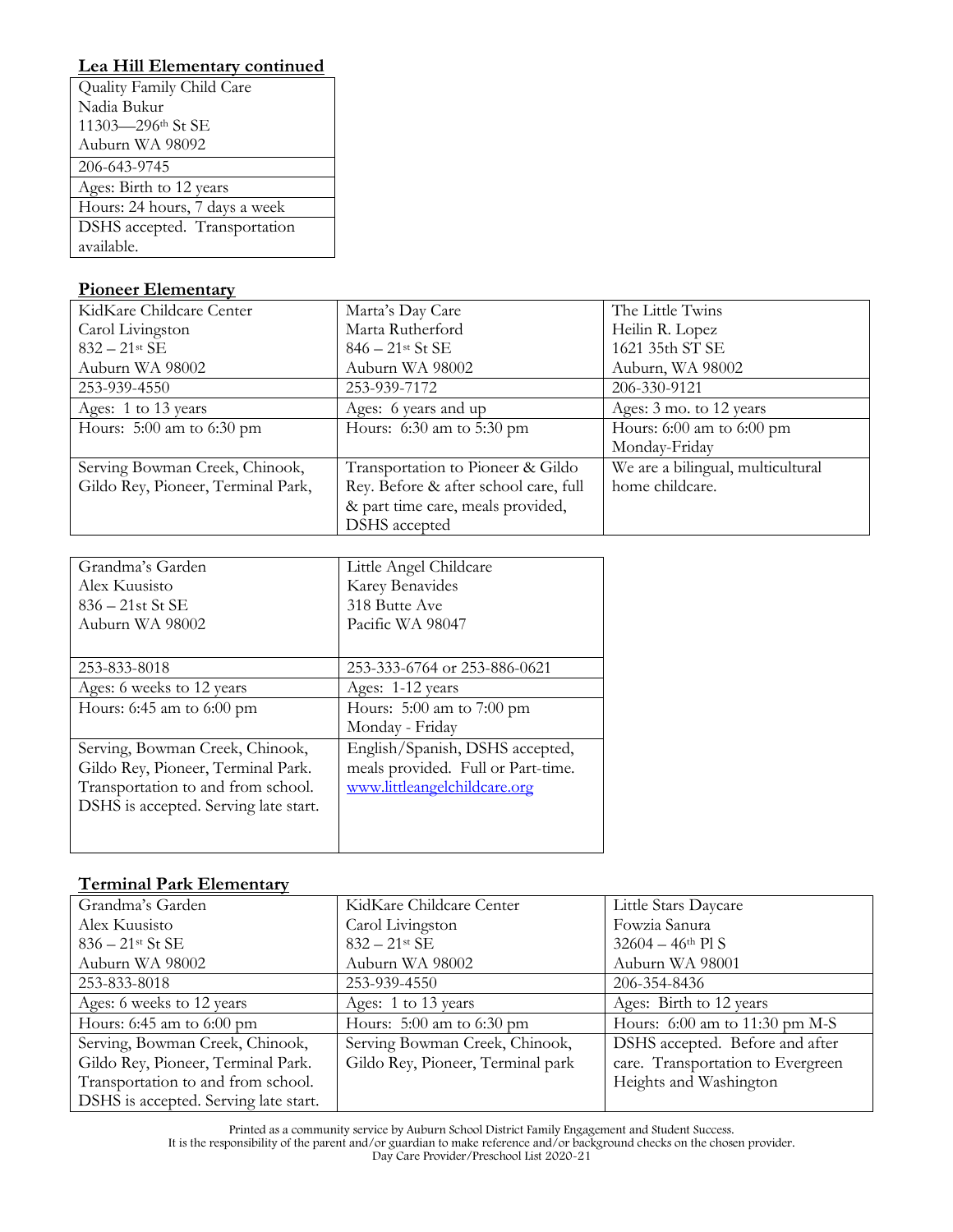## **Terminal Park Elementary continued**

| Little Steps Discovery Zone     | The Little Twins                  |
|---------------------------------|-----------------------------------|
| Carli Meek/Alexis Wynne         | Heilin R. Lopez                   |
| $3311 - 21$ <sup>st</sup> St SE | 1621 35th ST SE                   |
| Auburn WA 98092                 | Auburn, WA 98002                  |
| 253-653-4514                    | 206-330-9121                      |
| Ages: Infant to 12 years        | Ages: 3 mo. to 12 years           |
| Hours: 7:00am to 5:30 pm        | Hours: $6:00$ am to $6:00$ pm     |
|                                 | Monday-Friday                     |
| Transport to Chinook & Terminal | We are a bilingual, multicultural |
| Park. No Distance Learning      | home childcare.                   |
| workspace.                      |                                   |

# **Washington Elementary**

| <b>YMCA</b>                             | Helen's Childcare               | <b>Rite Start</b>                     |
|-----------------------------------------|---------------------------------|---------------------------------------|
| @ Messiah Lutheran Church               | Nasteha Osman                   | Michele Keimig                        |
| 410 H ST NE                             | 1205 Fourth St NE, Apt 1        | $1156 - 32$ <sup>nd</sup> St NE       |
| Auburn, WA 98002                        | Auburn WA 98002                 | Auburn WA 98002                       |
| <b>YMCA Registration Link</b>           |                                 |                                       |
| registration@seattleymca.org            |                                 |                                       |
|                                         |                                 |                                       |
| 206-382-4927                            | 253-486-8203                    | 206-356-2906                          |
| Ages: Grades K-5                        | Ages: Birth to 12 years         | Ages: Birth to 11 years               |
| Hours: 7:00 am to 6:00 pm               | Hours: $6:00$ am to $8:00$ pm   | Hours: 7:00 am to 4:30 pm             |
|                                         |                                 | Monday - Friday                       |
| Accepting DSHS & offering financial     | DSHS accepted. Before and after | Preschool activities and field trips. |
| assistance to support affordability for | school care.                    | Transportation to Dick Scobee and     |
| all                                     |                                 | bus to Evergreen Heights.             |
|                                         |                                 | Washington during distance learning.  |
|                                         |                                 | Flexible in the morning. Please       |
|                                         |                                 | contact Rite Start for more           |
|                                         |                                 | information.                          |

| Little Stars Daycare              | Once Upon a Time Family Childcare | Green River Montessori           |
|-----------------------------------|-----------------------------------|----------------------------------|
| Fowzia Sanura                     | & Services LLC                    | Diana J. Holz                    |
| $32604 - 46$ <sup>th</sup> Pl S   | 818 4th ST SE                     | $922 - 12$ <sup>th</sup> St NE & |
| Auburn WA 98001                   | Auburn, WA 98002                  | 1116 Harvey Road                 |
|                                   |                                   | Auburn WA 98002                  |
| 206-354-8436                      | 206-736-5155                      | 253-833-7010                     |
| Ages: Birth to 12 years           | Ages: 6 mo. to 12 years           | Ages: 3 mo. through school age   |
| Hours: $6:00$ am to 11:30 pm M-S  | Hours: 7:00am to 6:00pm           | Hours: 7:30 am to 4:30 pm        |
|                                   | Monday-Friday                     |                                  |
| DSHS accepted. Before and after   | Our dedicated staff is committed  |                                  |
| care. Transportation to Evergreen | to providing quality early        |                                  |
| Heights and Washington            | childhood education and family    |                                  |
|                                   | services. Licensed by WA State    |                                  |
|                                   | Dept. of Children, Youth and      |                                  |
|                                   | Families.                         |                                  |